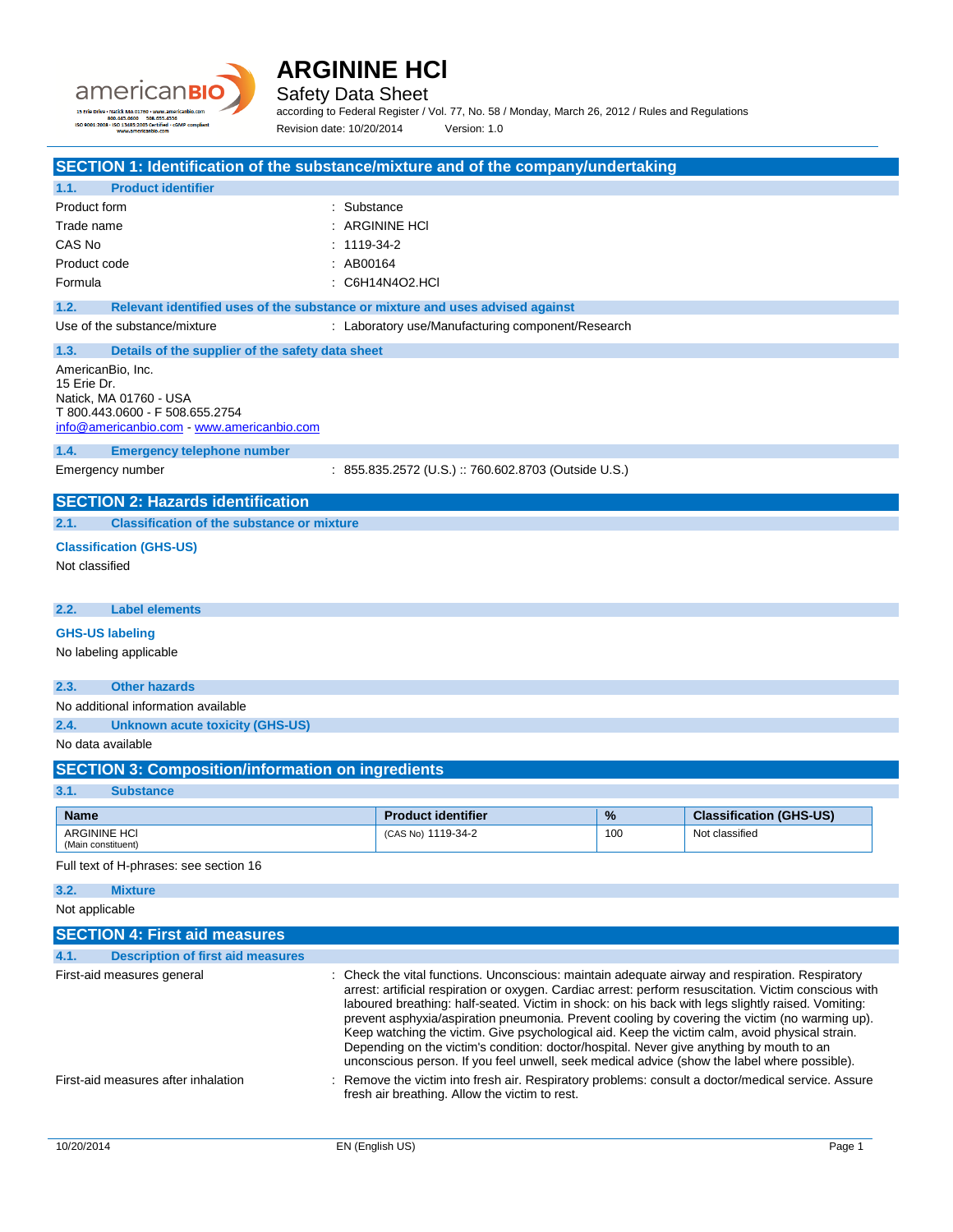## Safety Data Sheet

according to Federal Register / Vol. 77, No. 58 / Monday, March 26, 2012 / Rules and Regulations

| First-aid measures after skin contact                               |  | Rinse with water. Soap may be used. Take victim to a doctor if irritation persists. Remove<br>affected clothing and wash all exposed skin area with mild soap and water, followed by warm<br>water rinse.                                                                      |
|---------------------------------------------------------------------|--|--------------------------------------------------------------------------------------------------------------------------------------------------------------------------------------------------------------------------------------------------------------------------------|
| First-aid measures after eye contact                                |  | Rinse with water. Take victim to an ophthalmologist if irritation persists. Rinse immediately with<br>plenty of water. Obtain medical attention if pain, blinking or redness persist.                                                                                          |
| First-aid measures after ingestion                                  |  | : Rinse mouth with water. Call Poison Information Centre (www.big.be/antigif.htm). Consult a<br>doctor/medical service if you feel unwell. Ingestion of large quantities: immediately to hospital.<br>Rinse mouth. Do NOT induce vomiting. Obtain emergency medical attention. |
| 4.2.<br>Most important symptoms and effects, both acute and delayed |  |                                                                                                                                                                                                                                                                                |
| Symptoms/injuries                                                   |  | : Not expected to present a significant hazard under anticipated conditions of normal use.                                                                                                                                                                                     |
| Symptoms/injuries after inhalation                                  |  | : AFTER INHALATION OF DUST: Coughing.                                                                                                                                                                                                                                          |
| Symptoms/injuries after skin contact                                |  | : Slight irritation.                                                                                                                                                                                                                                                           |
| Symptoms/injuries after eye contact                                 |  | : Mechanical irritation.                                                                                                                                                                                                                                                       |
| Symptoms/injuries after ingestion                                   |  | AFTER ABSORPTION OF HIGH QUANTITIES: Gastrointestinal complaints.                                                                                                                                                                                                              |
|                                                                     |  |                                                                                                                                                                                                                                                                                |

### **4.3. Indication of any immediate medical attention and special treatment needed**

#### No additional information available

|             | <b>SECTION 5: Firefighting measures</b>               |                                                                                                                                                                                                              |
|-------------|-------------------------------------------------------|--------------------------------------------------------------------------------------------------------------------------------------------------------------------------------------------------------------|
| 5.1.        | <b>Extinguishing media</b>                            |                                                                                                                                                                                                              |
|             | suitable extinguishing media                          | : Water spray. Polyvalent foam. ABC powder. Carbon dioxide. Foam. Dry powder. Carbon dioxide.<br>Water spray. Sand.                                                                                          |
|             | Unsuitable extinguishing media                        | : No unsuitable extinguishing media known. Do not use a heavy water stream.                                                                                                                                  |
| 5.2.        | Special hazards arising from the substance or mixture |                                                                                                                                                                                                              |
| Fire hazard |                                                       | : DIRECT FIRE HAZARD. No data available on direct fire hazard. INDIRECT FIRE HAZARD. No<br>data available on indirect fire hazard.                                                                           |
|             | Explosion hazard                                      | : DIRECT EXPLOSION HAZARD. No data available on direct explosion hazard. INDIRECT<br>EXPLOSION HAZARD. No data available on indirect explosion hazard.                                                       |
| Reactivity  |                                                       | : On burning: release of toxic and corrosive gases/vapours (nitrous vapours, hydrogen chloride,<br>carbon monoxide - carbon dioxide).                                                                        |
| 5.3.        | <b>Advice for firefighters</b>                        |                                                                                                                                                                                                              |
|             | Precautionary measures fire                           | : Exposure to fire/heat: keep upwind. Exposure to fire/heat: consider evacuation. Exposure to<br>fire/heat: have neighbourhood close doors and windows.                                                      |
|             | Firefighting instructions                             | Dilute toxic gases with water spray. Use water spray or fog for cooling exposed containers.<br>Exercise caution when fighting any chemical fire. Avoid (reject) fire-fighting water to enter<br>environment. |
|             | Protection during firefighting                        | : Heat/fire exposure: compressed air/oxygen apparatus. Do not enter fire area without proper<br>protective equipment, including respiratory protection.                                                      |

|        | <b>SECTION 6: Accidental release measures</b>                       |                                                                                                                                                       |  |
|--------|---------------------------------------------------------------------|-------------------------------------------------------------------------------------------------------------------------------------------------------|--|
| 6.1.   | Personal precautions, protective equipment and emergency procedures |                                                                                                                                                       |  |
| 6.1.1. | For non-emergency personnel                                         |                                                                                                                                                       |  |
|        | Protective equipment                                                | : Gloves. Protective clothing. Dust cloud production: compressed air/oxygen apparatus.                                                                |  |
|        | Emergency procedures                                                | : Mark the danger area. Prevent dust cloud formation, e.g. by wetting. No naked flames. Wash<br>contaminated clothes. Evacuate unnecessary personnel. |  |
|        | Measures in case of dust release                                    | : In case of dust production: keep upwind. Dust production: have neighbourhood close doors and<br>windows.                                            |  |
| 6.1.2. | For emergency responders                                            |                                                                                                                                                       |  |
|        | Protective equipment                                                | : Equip cleanup crew with proper protection.                                                                                                          |  |
|        | Emergency procedures                                                | : Ventilate area.                                                                                                                                     |  |
| 6.2.   | <b>Environmental precautions</b>                                    |                                                                                                                                                       |  |
|        |                                                                     | Prevent entry to sewers and public waters. Notify authorities if liquid enters sewers or public waters.                                               |  |
| 6.3.   | Methods and material for containment and cleaning up                |                                                                                                                                                       |  |
|        |                                                                     |                                                                                                                                                       |  |

For containment **interpretent contain released substance**, pump into suitable containers. Consult "Material-handling" to select material of containers. Plug the leak, cut off the supply. Knock down/dilute dust cloud with water spray.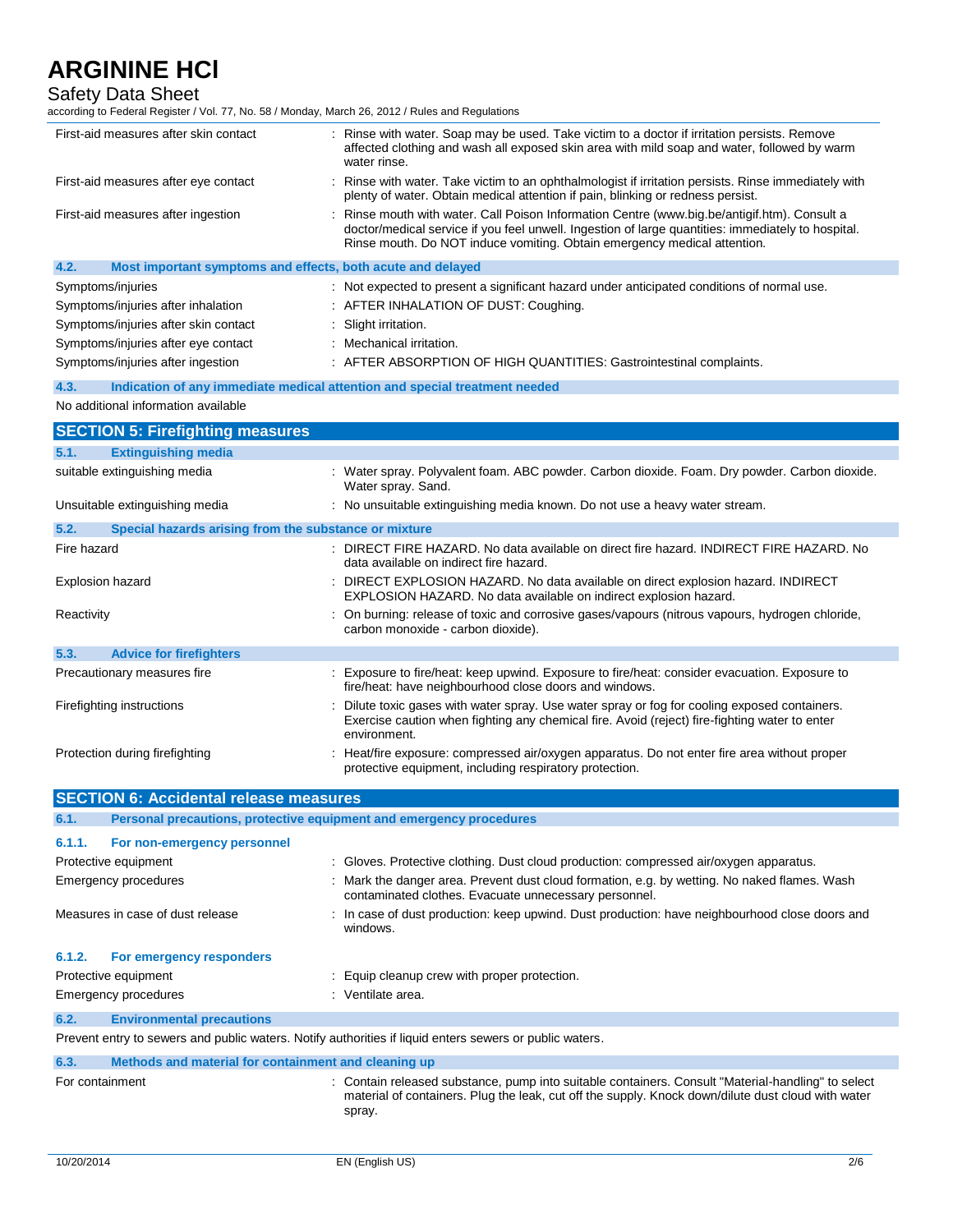Safety Data Sheet

according to Federal Register / Vol. 77, No. 58 / Monday, March 26, 2012 / Rules and Regulations

| Methods for cleaning up                                              | Stop dust cloud by covering with sand/earth. Scoop solid spill into closing containers. See<br>"Material-handling" for suitable container materials. Clean contaminated surfaces with an excess<br>of water. Wash clothing and equipment after handling. On land, sweep or shovel into suitable<br>containers. Minimize generation of dust. Store away from other materials.                                                                                                                                                                  |
|----------------------------------------------------------------------|-----------------------------------------------------------------------------------------------------------------------------------------------------------------------------------------------------------------------------------------------------------------------------------------------------------------------------------------------------------------------------------------------------------------------------------------------------------------------------------------------------------------------------------------------|
| 6.4.<br><b>Reference to other sections</b>                           |                                                                                                                                                                                                                                                                                                                                                                                                                                                                                                                                               |
| See Heading 8. Exposure controls and personal protection.            |                                                                                                                                                                                                                                                                                                                                                                                                                                                                                                                                               |
| <b>SECTION 7: Handling and storage</b>                               |                                                                                                                                                                                                                                                                                                                                                                                                                                                                                                                                               |
| <b>Precautions for safe handling</b><br>7.1.                         |                                                                                                                                                                                                                                                                                                                                                                                                                                                                                                                                               |
| Precautions for safe handling                                        | : Comply with the legal requirements. Clean contaminated clothing. Thoroughly clean/dry the<br>installation before use. Avoid raising dust. Keep away from naked flames/heat. Observe normal<br>hygiene standards. Keep container tightly closed. Carry operations in the open/under local<br>exhaust/ventilation or with respiratory protection. Wash hands and other exposed areas with mild<br>soap and water before eat, drink or smoke and when leaving work. Provide good ventilation in<br>process area to prevent formation of vapor. |
| Conditions for safe storage, including any incompatibilities<br>7.2. |                                                                                                                                                                                                                                                                                                                                                                                                                                                                                                                                               |
| Storage conditions                                                   | : Keep only in the original container in a cool, well ventilated place away from : Direct sunlight.<br>Keep container closed when not in use.                                                                                                                                                                                                                                                                                                                                                                                                 |
| Incompatible products                                                | Strong bases, strong acids.                                                                                                                                                                                                                                                                                                                                                                                                                                                                                                                   |
| Incompatible materials                                               | : Sources of ignition. Direct sunlight.                                                                                                                                                                                                                                                                                                                                                                                                                                                                                                       |
| Heat-ignition                                                        | : KEEP SUBSTANCE AWAY FROM: heat sources.                                                                                                                                                                                                                                                                                                                                                                                                                                                                                                     |
| Prohibitions on mixed storage                                        | : KEEP SUBSTANCE AWAY FROM: oxidizing agents. water/moisture.                                                                                                                                                                                                                                                                                                                                                                                                                                                                                 |
| Storage area                                                         | Store in a cool area. Store in a dry area. May be stored under argon. Meet the legal<br>requirements.                                                                                                                                                                                                                                                                                                                                                                                                                                         |
| Special rules on packaging                                           | SPECIAL REQUIREMENTS: closing. watertight. dry. correctly labelled. meet the legal<br>requirements. Secure fragile packagings in solid containers.                                                                                                                                                                                                                                                                                                                                                                                            |
| Packaging materials                                                  | : SUITABLE MATERIAL: synthetic material.                                                                                                                                                                                                                                                                                                                                                                                                                                                                                                      |
| <b>Specific end use(s)</b><br>7.3.                                   |                                                                                                                                                                                                                                                                                                                                                                                                                                                                                                                                               |
| No additional information available                                  |                                                                                                                                                                                                                                                                                                                                                                                                                                                                                                                                               |
| <b>SECTION 8: Exposure controls/personal protection</b>              |                                                                                                                                                                                                                                                                                                                                                                                                                                                                                                                                               |

## **8.1. Control parameters**

No additional information available

| 8.2.<br><b>Exposure controls</b>  |                                                                                                                                                                                  |
|-----------------------------------|----------------------------------------------------------------------------------------------------------------------------------------------------------------------------------|
| Personal protective equipment     | : Avoid all unnecessary exposure.                                                                                                                                                |
| Materials for protective clothing | : GIVE EXCELLENT RESISTANCE: No data available. GIVE GOOD RESISTANCE: No data<br>available. GIVE LESS RESISTANCE: No data available. GIVE POOR RESISTANCE: No data<br>available. |
| Hand protection                   | : Gloves. Wear protective gloves.                                                                                                                                                |
| Eye protection                    | : Safety glasses. In case of dust production: protective goggles. Chemical goggles or safety<br>glasses.                                                                         |
| Skin and body protection          | : Protective clothing.                                                                                                                                                           |
| Respiratory protection            | : Dust production: dust mask with filter type P1. Wear approved mask.                                                                                                            |
| Other information                 | : When using, do not eat, drink or smoke.                                                                                                                                        |

| <b>SECTION 9: Physical and chemical properties</b>            |                              |  |
|---------------------------------------------------------------|------------------------------|--|
| Information on basic physical and chemical properties<br>9.1. |                              |  |
| Physical state                                                | : Solid                      |  |
| Appearance                                                    | : Solid. Crystalline powder. |  |
| Molecular mass                                                | $: 210.67$ g/mol             |  |
| Color                                                         | : White.                     |  |
| Odor                                                          | : Odourless.                 |  |
| Odor threshold                                                | : No data available          |  |
| pH                                                            | : No data available          |  |
| Relative evaporation rate (butyl acetate=1)                   | : No data available          |  |
| Melting point                                                 | : 235 °C                     |  |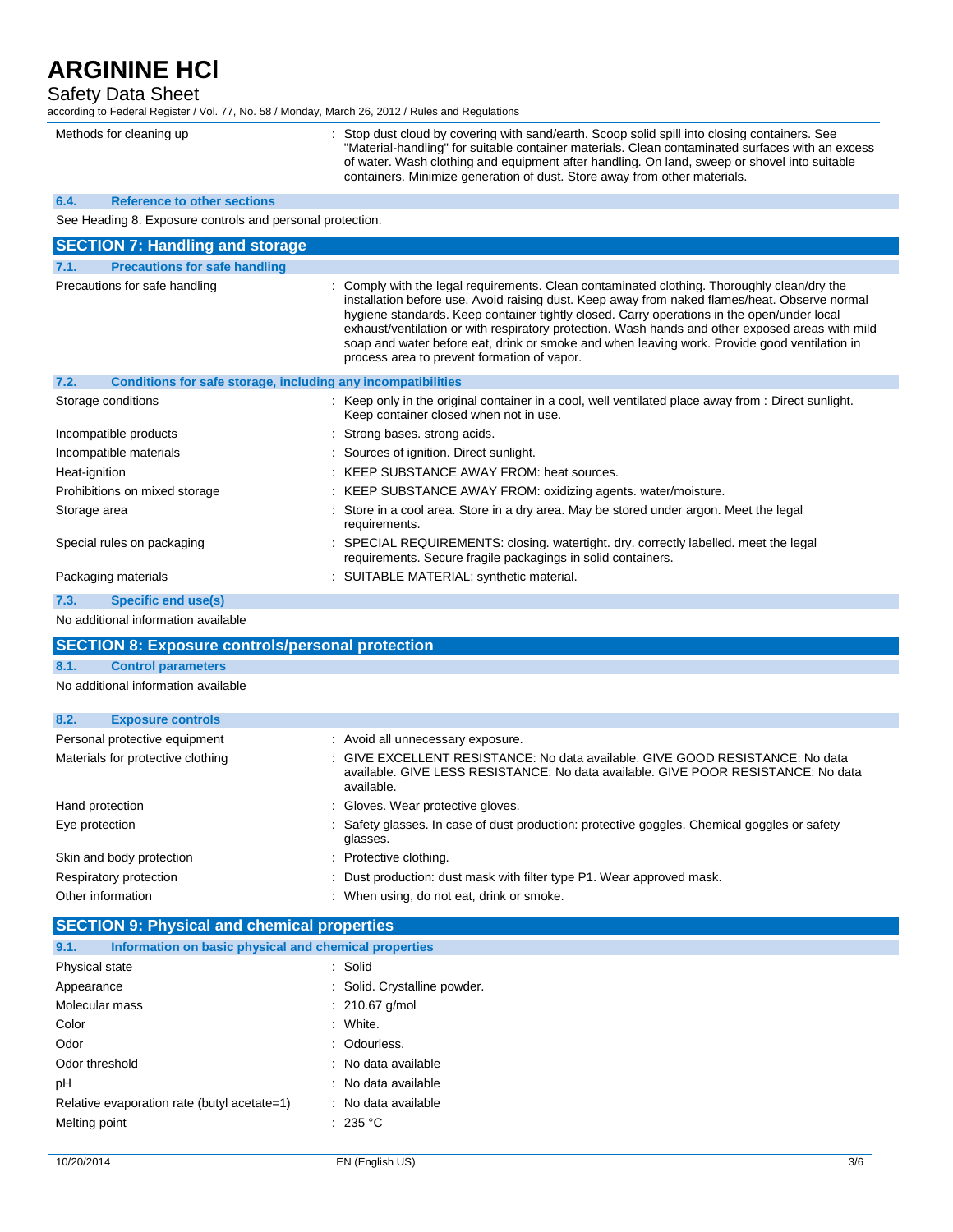### Safety Data Sheet

according to Federal Register / Vol. 77, No. 58 / Monday, March 26, 2012 / Rules and Regulations

| Freezing point                   | : No data available                        |
|----------------------------------|--------------------------------------------|
| Boiling point                    | No data available                          |
| Flash point                      | No data available                          |
| Self ignition temperature        | No data available                          |
| Decomposition temperature        | No data available                          |
| Flammability (solid, gas)        | No data available                          |
| Vapor pressure                   | No data available                          |
| Relative vapor density at 20 °C  | No data available                          |
| Relative density                 | : 1.4                                      |
| Density                          | 1420 kg/m <sup>3</sup><br>÷                |
| Solubility                       | Soluble in water.<br>Water: $> 10$ g/100ml |
| Log Pow                          | No data available                          |
| Log Kow                          | No data available                          |
| Viscosity, kinematic             | No data available                          |
| Viscosity, dynamic               | No data available                          |
| <b>Explosive properties</b>      | No data available                          |
| Oxidizing properties             | No data available                          |
| Explosive limits                 | No data available                          |
| <b>Other information</b><br>9.2. |                                            |
| VOC content                      | $: 0\%$                                    |
| Other properties                 | : Hygroscopic.                             |
|                                  |                                            |

|                  | <b>SECTION 10: Stability and reactivity</b>                                                                                      |
|------------------|----------------------------------------------------------------------------------------------------------------------------------|
| 10.1.            | <b>Reactivity</b>                                                                                                                |
|                  | On burning: release of toxic and corrosive gases/vapours (nitrous vapours, hydrogen chloride, carbon monoxide - carbon dioxide). |
| 10.2.            | <b>Chemical stability</b>                                                                                                        |
|                  | Hygroscopic. Not established.                                                                                                    |
| 10.3.            | <b>Possibility of hazardous reactions</b>                                                                                        |
| Not established. |                                                                                                                                  |
| 10.4.            | <b>Conditions to avoid</b>                                                                                                       |
|                  | Direct sunlight. Extremely high or low temperatures.                                                                             |
| 10.5.            | Incompatible materials                                                                                                           |
|                  | strong acids. Strong bases.                                                                                                      |
| 10.6.            | <b>Hazardous decomposition products</b>                                                                                          |
|                  | fume. Carbon monoxide. Carbon dioxide.                                                                                           |
|                  | <b>SECTION 11: Toxicological information</b>                                                                                     |
| 11.1.            | <b>Information on toxicological effects</b>                                                                                      |

| Acute toxicity                                   | : Not classified  |
|--------------------------------------------------|-------------------|
| <b>ARGININE HCI ( \f )1119-34-2</b>              |                   |
| LD50 oral rat                                    | 12000 mg/kg (Rat) |
| Skin corrosion/irritation                        | : Not classified  |
| Serious eye damage/irritation                    | : Not classified  |
| Respiratory or skin sensitization                | : Not classified  |
| Germ cell mutagenicity                           | : Not classified  |
| Carcinogenicity                                  | : Not classified  |
| Reproductive toxicity                            | : Not classified  |
| Specific target organ toxicity (single exposure) | : Not classified  |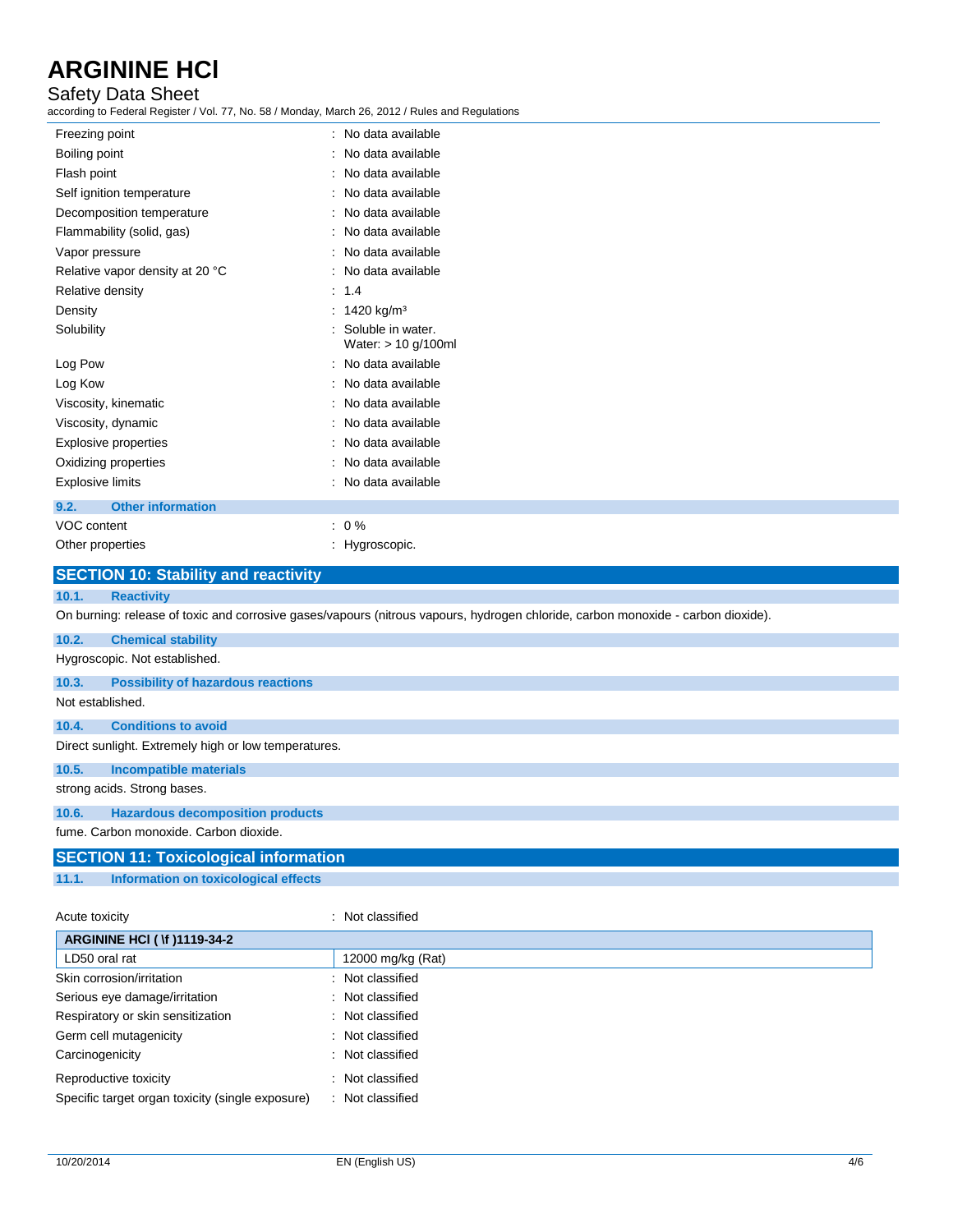Safety Data Sheet

according to Federal Register / Vol. 77, No. 58 / Monday, March 26, 2012 / Rules and Regulations

| Specific target organ toxicity (repeated<br>exposure)  | : Not classified                                                    |
|--------------------------------------------------------|---------------------------------------------------------------------|
| Aspiration hazard                                      | : Not classified                                                    |
| Potential Adverse human health effects and<br>symptoms | : Based on available data, the classification criteria are not met. |
| Symptoms/injuries after inhalation                     | : AFTER INHALATION OF DUST: Coughing.                               |
| Symptoms/injuries after skin contact                   | : Slight irritation.                                                |
| Symptoms/injuries after eye contact                    | : Mechanical irritation.                                            |
| Symptoms/injuries after ingestion                      | : AFTER ABSORPTION OF HIGH QUANTITIES: Gastrointestinal complaints. |
| <b>ISECTION 12: Ecological information</b>             |                                                                     |

| <b>Toxicity</b><br>12.1.                      |                                                                                   |
|-----------------------------------------------|-----------------------------------------------------------------------------------|
| Ecology - air                                 | : Not classified as dangerous for the ozone layer (Regulation (EC) No 1005/2009). |
| Ecology - water                               | : Mild water pollutant (surface water). No data available on ecotoxicity.         |
| 12.2.<br><b>Persistence and degradability</b> |                                                                                   |
|                                               |                                                                                   |
| <b>ARGININE HCI (1119-34-2)</b>               |                                                                                   |
| Persistence and degradability                 | Biodegradability in water: no data available. Not established.                    |
| <b>Bioaccumulative potential</b><br>12.3.     |                                                                                   |
| <b>ARGININE HCI (1119-34-2)</b>               |                                                                                   |
| Bioaccumulative potential                     | No bioaccumulation data available. Not established.                               |
| 12.4.<br><b>Mobility in soil</b>              |                                                                                   |
| No additional information available           |                                                                                   |
|                                               |                                                                                   |

| Other adverse effects<br>12.5.             |                                                                                                                                                                                                            |
|--------------------------------------------|------------------------------------------------------------------------------------------------------------------------------------------------------------------------------------------------------------|
| Other information                          | : Avoid release to the environment.                                                                                                                                                                        |
| <b>SECTION 13: Disposal considerations</b> |                                                                                                                                                                                                            |
| <b>Waste treatment methods</b><br>13.1.    |                                                                                                                                                                                                            |
| Waste disposal recommendations             | : Dissolve or mix with a combustible solvent. Remove to an incinerator for chlorinated waste<br>materials with energy recovery. Dispose in a safe manner in accordance with local/national<br>regulations. |
| Additional information                     | : Can be considered as non hazardous waste according to Directive 2008/98/EC.                                                                                                                              |
| Ecology - waste materials                  | : Avoid release to the environment.                                                                                                                                                                        |
| <b>SECTION 14: Transport information</b>   |                                                                                                                                                                                                            |
| In accordance with DOT                     |                                                                                                                                                                                                            |

| No dangerous good in sense of transport regulations |                                           |
|-----------------------------------------------------|-------------------------------------------|
| <b>Additional information</b>                       |                                           |
| Other information                                   | : No supplementary information available. |
| <b>ADR</b>                                          |                                           |
| Transport document description                      | : UN N/A                                  |
| Packing group (ADR)                                 | : N/A                                     |
| Hazard identification number (Kemler No.)           | : N/A                                     |
| Classification code (ADR)                           | : N/A                                     |
| <b>Transport by sea</b>                             |                                           |
| No additional information available                 |                                           |
| Air transport                                       |                                           |
| No additional information available                 |                                           |
| <b>SECTION 15: Regulatory information</b>           |                                           |
| 15.1. US Federal regulations                        |                                           |
| <b>ARGININE HCI (1119-34-2)</b>                     |                                           |

Listed on the United States TSCA (Toxic Substances Control Act) inventory